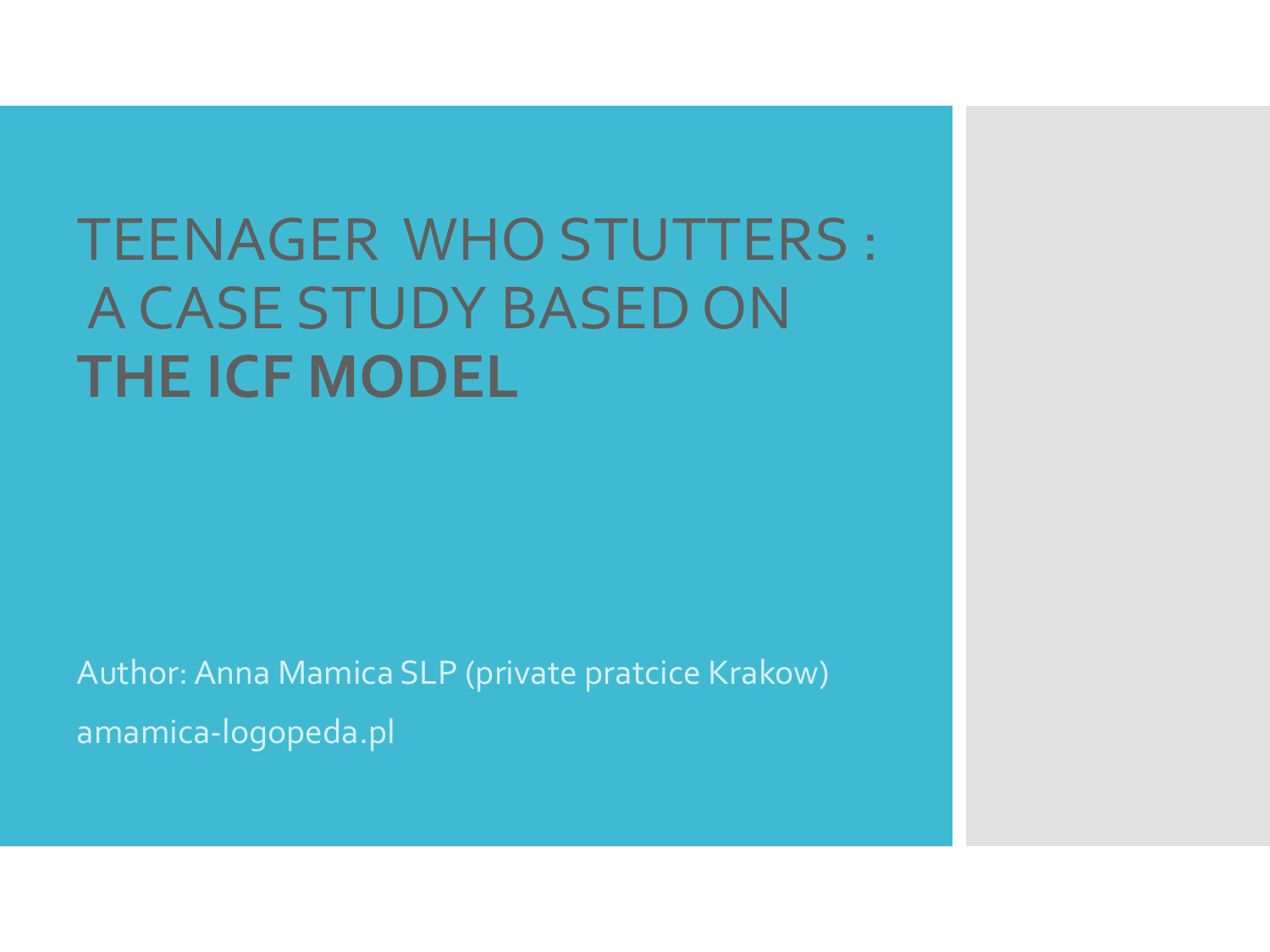# **OVERWIEW**

- 1. Client profile
- 2. Assessment & conclusion
- 3. Treatment plan
- 4. Treatment (16 weeks)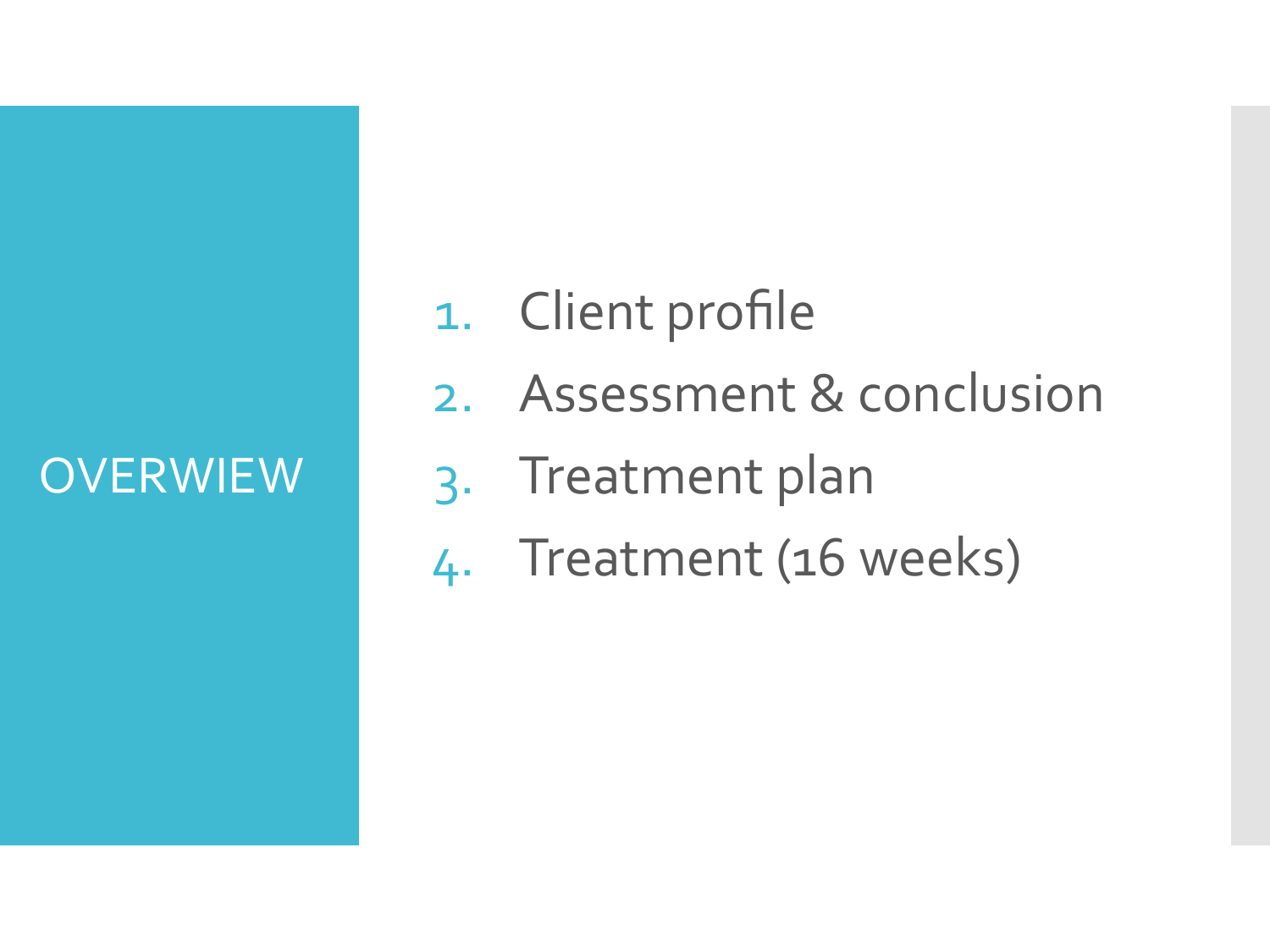1. Client profile

- Stuttering since age of 3
- Full family; two brothers (20, 11), loving parents
- ●No stuttering in family history
- ●Very intelligent and one of the best pupil at school
- Footballer
- ●Fast rate of speech
- Talker & fighter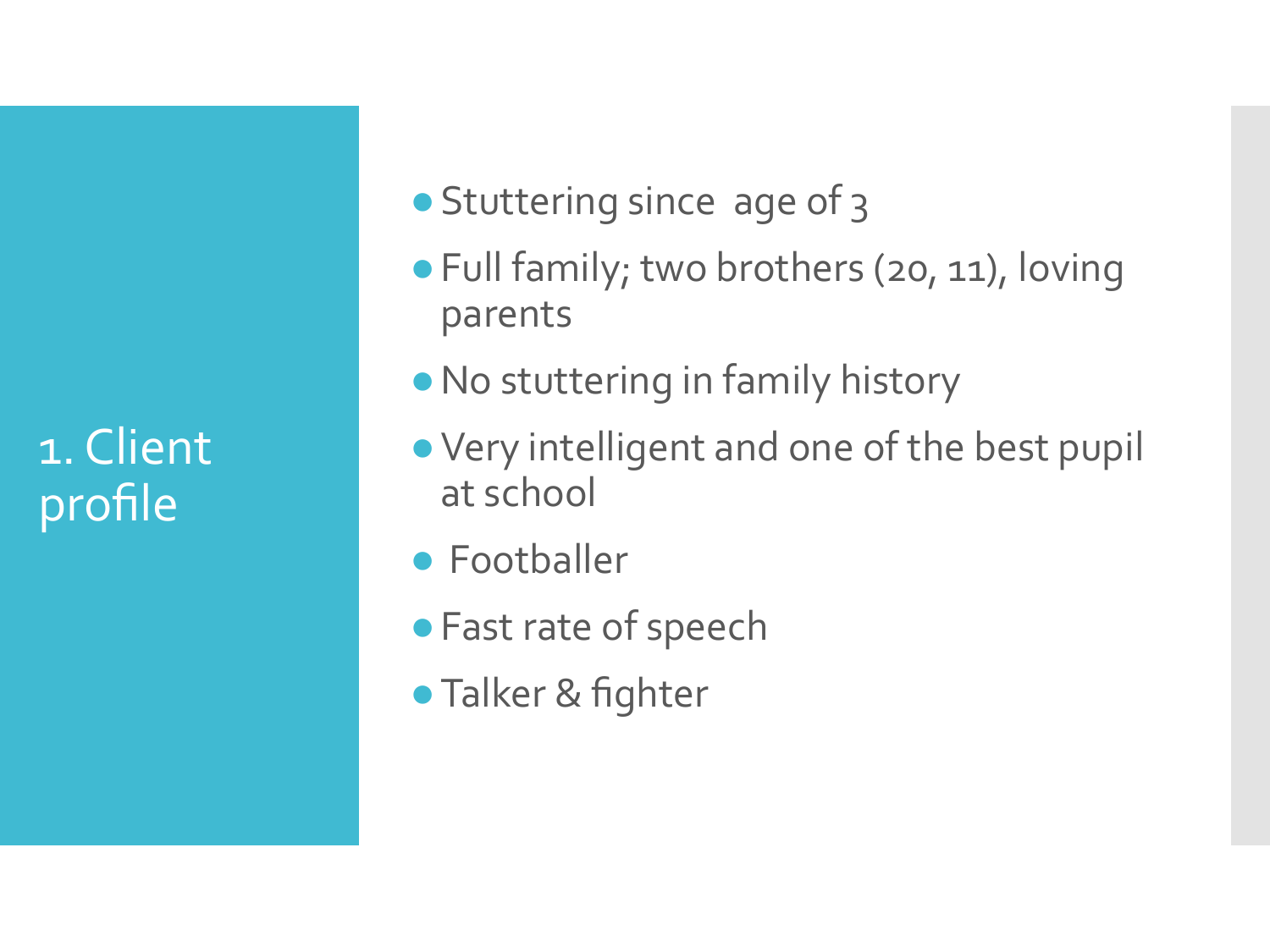- Previous therapies

● Speech therapy in kindergarten (1 year, group therapy 3-6 children).

- Parents did not participate in therapy.
- Matti did not continue therapy at the beginning of primary school.
- ●In the 4th grade in primary school therapy at a psychological and pedagogical counseling center.
- He stopped the therapy himself after a year. He did not like the therapist and her working methods (a lot of home fluency exercises).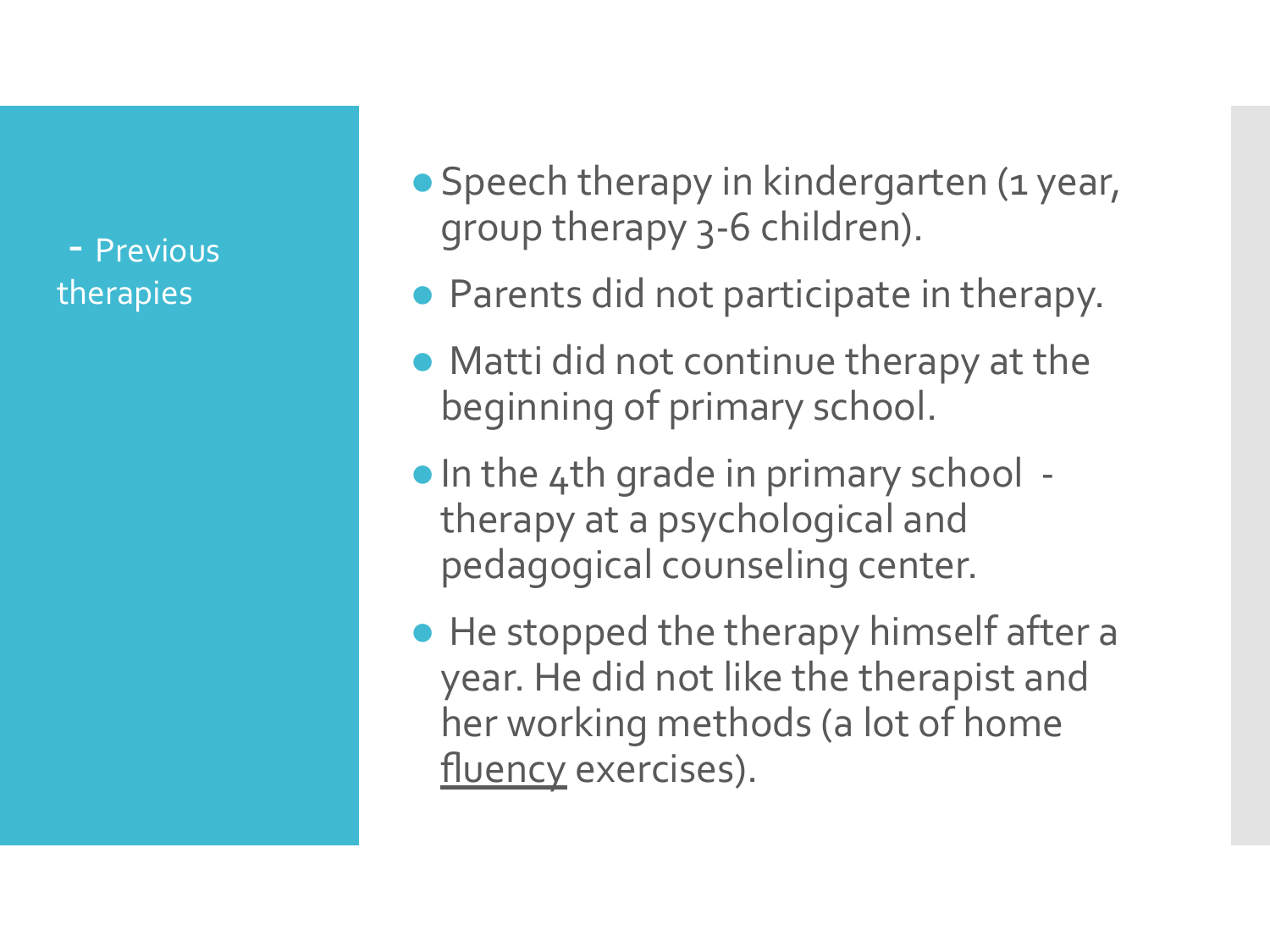# 2.Assesment

SSI-4 - Riley, (2009)

OASES (13-17 age) - Yaruss & Quesal,  $(2004)$ 

Palin Parent Rating Scales - Millard, online; Edwards, Cook (2009)

- 1. SSI-4 the moderate severity of stuttering
- 2. OASES-The assessment of the effect of stuttering on life is moderate.
- 3. Palin Parent Rating Scales –
- poor knowledge of stuttering and confidence in managing it
- ●high level of the severity of stuttering and the impact of stuttering on the parent
- ●high level of the impact of stuttering on the child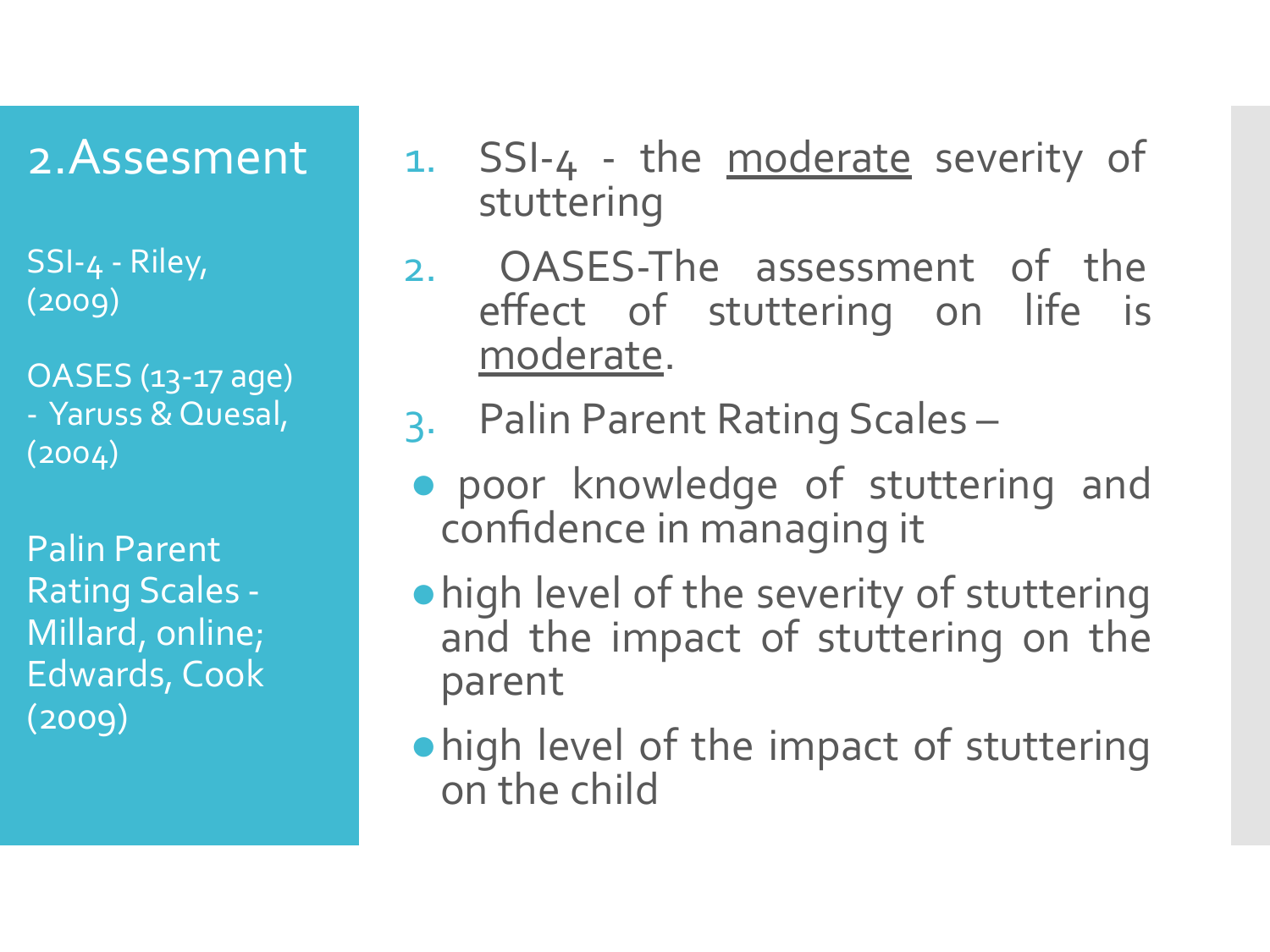# **Client's perspective**

- he loves his parents very much and respects them for their professional success
- the parental acceptance
- **• respect father** for his knowledge and broad horizons, **mother** for her wisdom and tenderness
- **• hates** comparing with his older brother
- sport is his passion likes to be the best
- he stutters at school the most, he has the pressure to talk constantly, he is frustrated, hates school; he is one of the best pupils
- he would like to develop his passions, learn languages, history, travel to historical places
- **• Stuttering =** disturb social contacts, fear of oral answers, phisical & body tension



### 4. Assessment: interwiew, questionnaire

### **Parent's perspective –**

- he is intelligent, ambitious, perfectionist, mentally strong, malicious, bad listener (interrupts, enters the word)
- attention to education, grades- v. high attitude
- there are professions not available to stutterers
- they expect an increase of fluency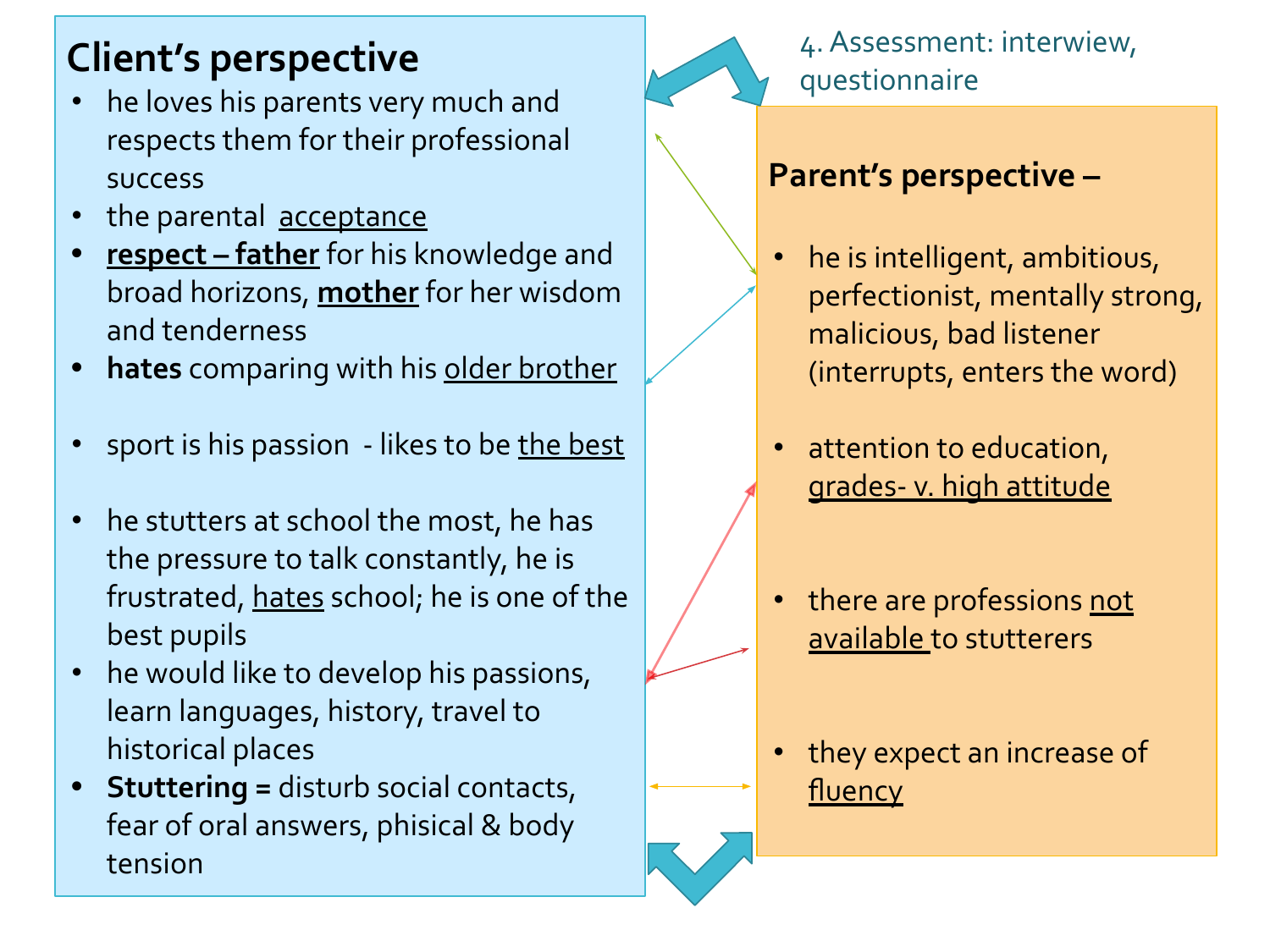### *ICF model applied to stuttering - Seth E.Tichenor, J. ScottYaruss (2019*)

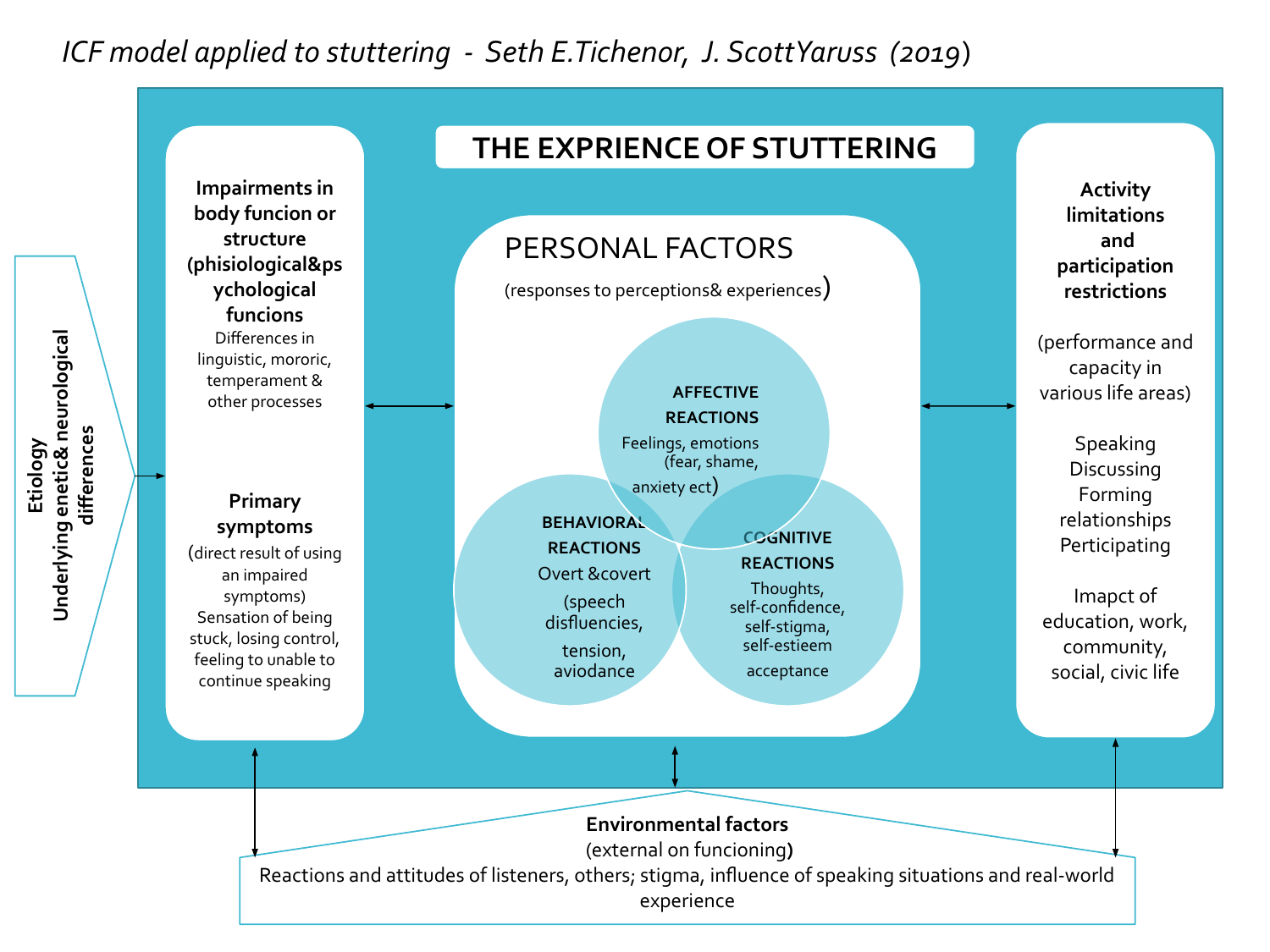# **Observable**

# **symptoms PRIMARY SYMPTOM**

### ● prolongations sounds and syllables at the beginning of a word

- longer prolongations especially vowels
- raised voice

### **SECONDARY SYMPTOMS:**

- hand movement, excessive gestures
- increase the volume of speech
- blinking eyes
- head turn with right neck tension
- mouth tension
- loosing eye contact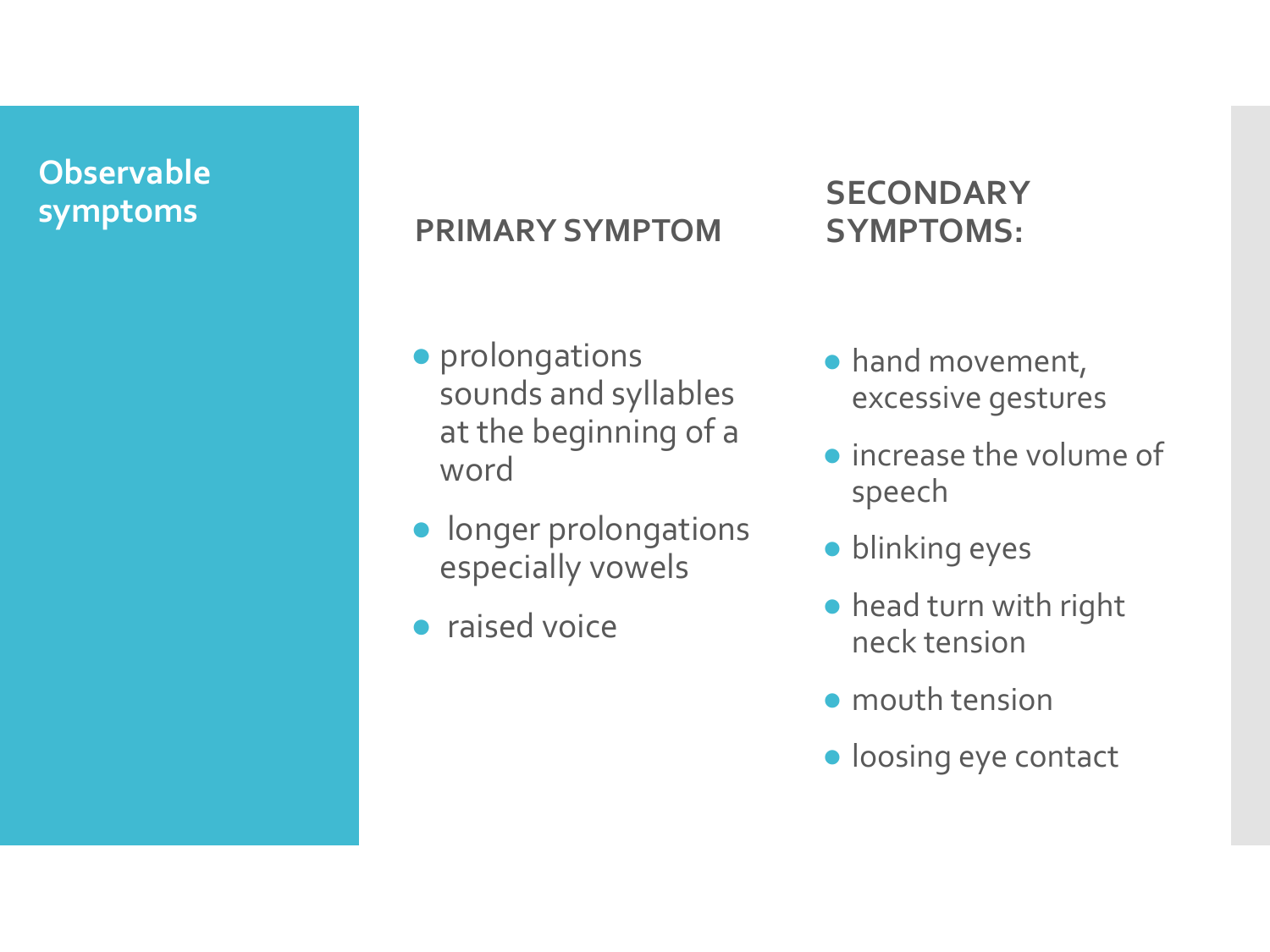### **PERSONAL FACTORS** ● A:

**A**FFECTIVE **B**EHAVIORAL **C**OGNITIVE

- Anger
- Helplessness
- Frustration
- School fears
- $\bullet$  B:
- Avoiding words, communication situations,
- Physical tension
- Sense of constant struggle/ fight everywhere
- School fatique
- $\bullet$  C:
- $\bullet$   $\sqrt{\phantom{a}}$  I'm worse"
- o "They will reject me because I stutter"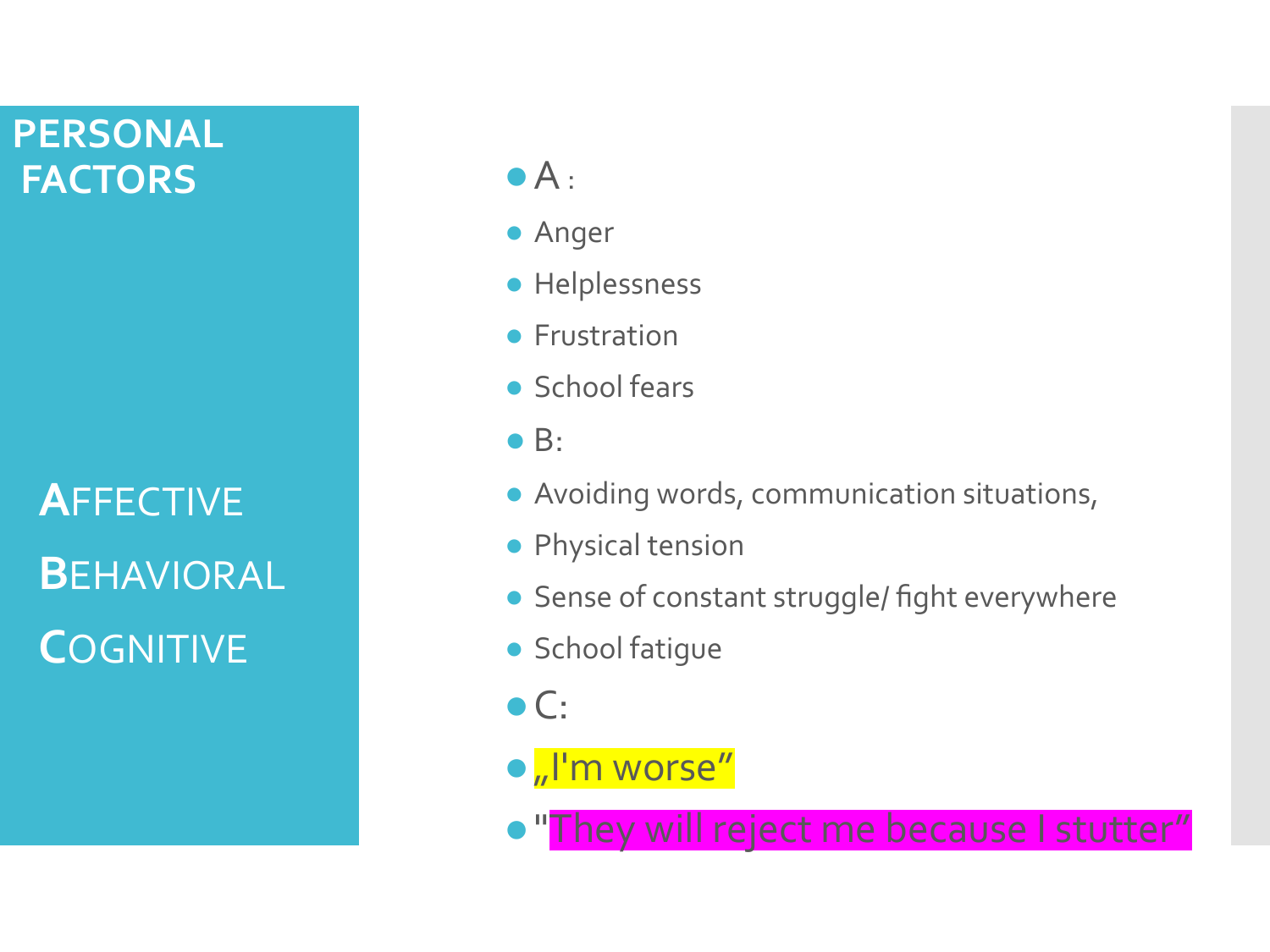### **ACTIVITY LIMITATIONS**

**PARTICIPATIO N RESTRICTION S**

- He doesn't speak to class although he knows the answer even he is prepared
- He won't come to a person he doesn't know although he wants
- He won't call a person he doesn't know well
- He finds it harder to talk to girls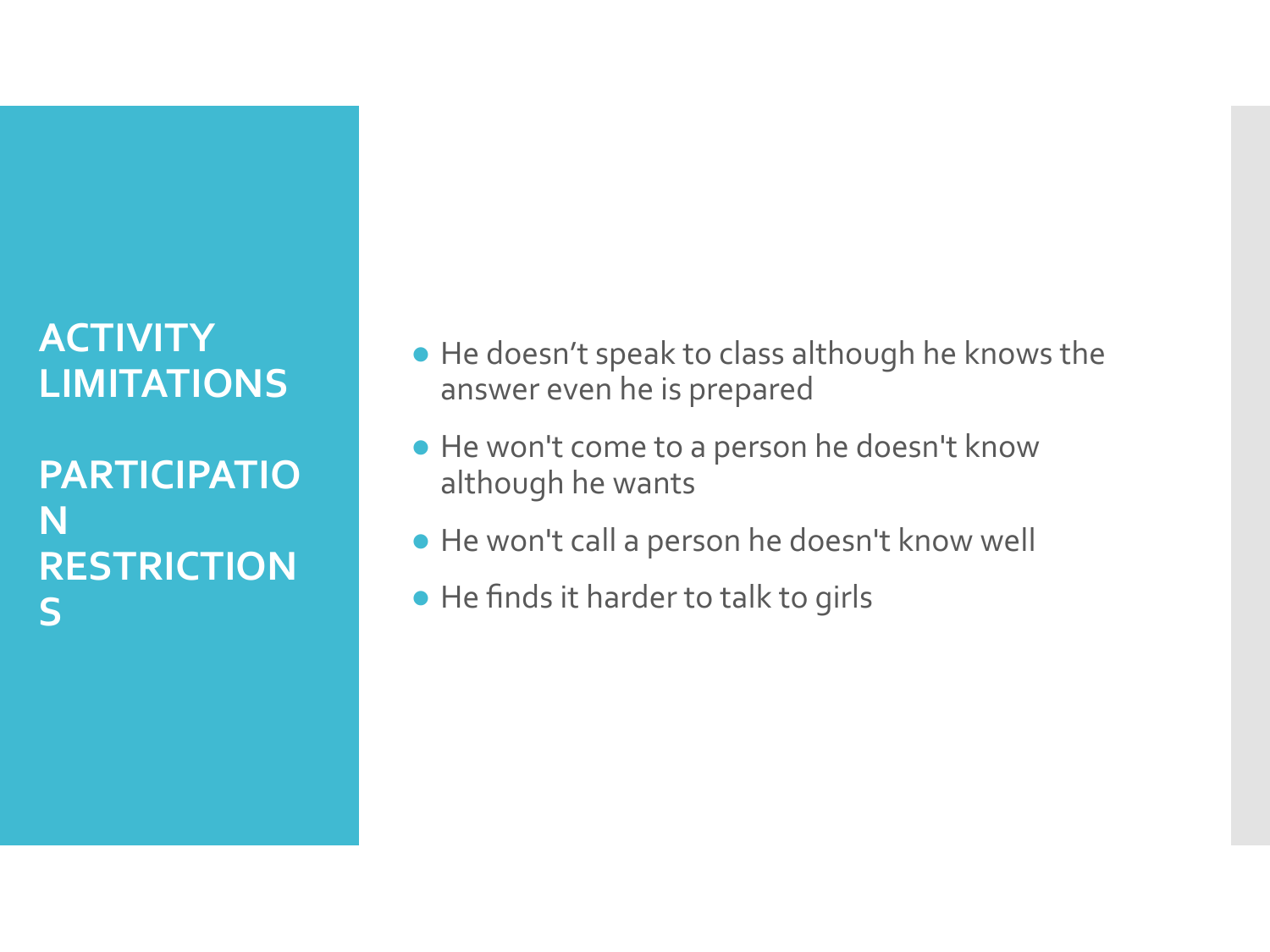### **ENVIRONMENTA L FACTORS**:

# • Compared with older brother

- ●Very high parental attitude; regarding learning outcomes (not verbalized directly);
- ●Father has a great impact on achieving a high social position through education; ridiculed several times of stt. in past
- Teachers usually supportive, but  $(1)$ told his mother that Matti could afford more (than 5.0 - very good)
- School-friends accepting, appreciating;

 - new ones who don't know him sometimes say : "stop stuttering" or "why do you speak so weirdly?"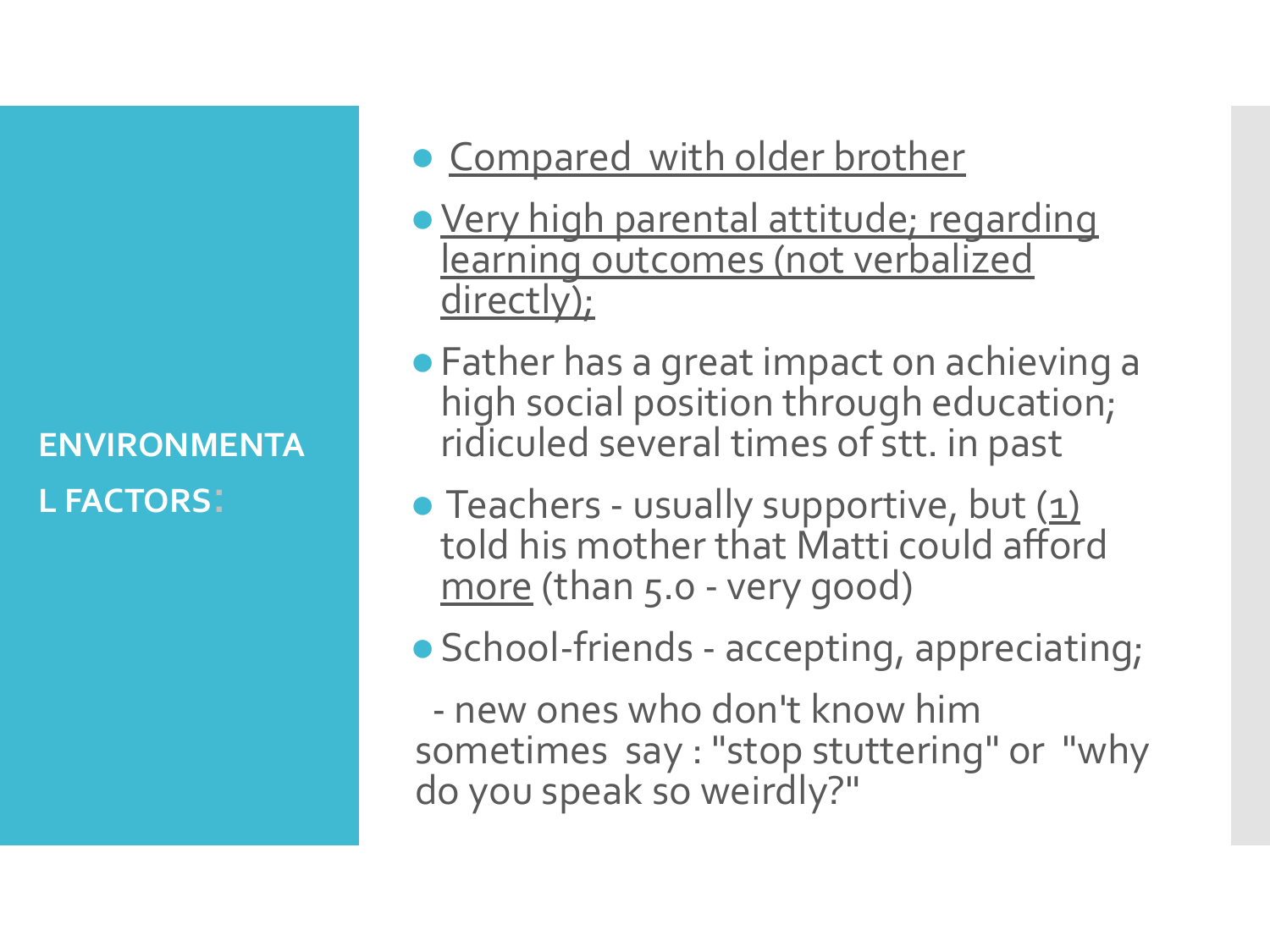# **3. Treatment plan (by ICF)**

**goals focussing on general attitude**

**goals focussing on communication & social behavior**

**goals focussing on covert stuttering behavior** 

client

1. nearest goals:

- **Learning about** speech system, speech production,his body reactions; his stuttering, famous PWS
- Improving interpersonal skills
- A cognitive reconstruction – a fresh look
- Self-confidence,selfestimee, acceptance, perfectionism (?)

client's environment:

- 1. Learning about stuttering in family and at school
- 2. Talking in turn in the family, being a good speaker & listener
- 3. The factors supporting stuttering
- 4. Educational attitude
- 5. Free time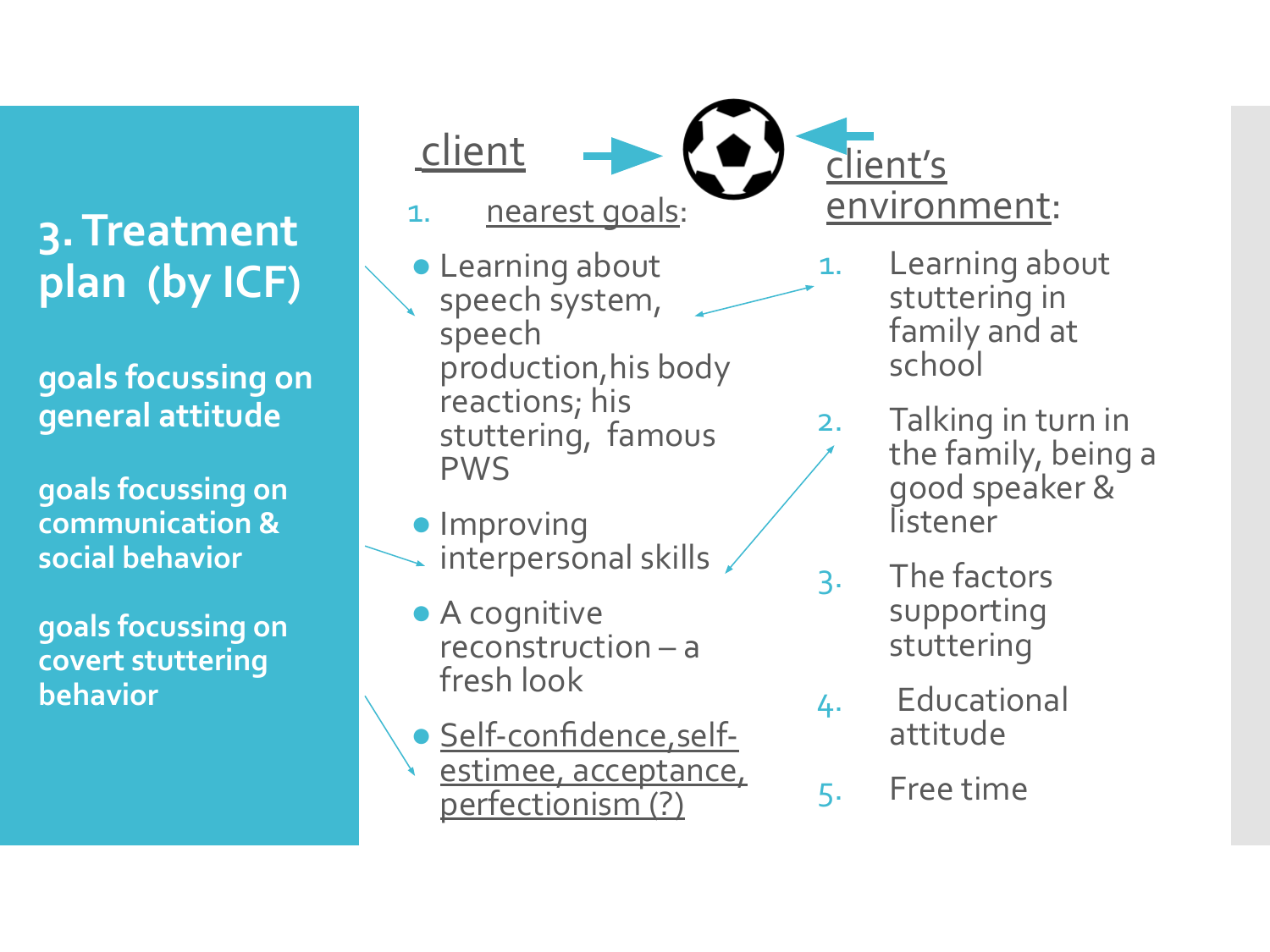### Treatment plan

goals focusing on overt stuttering behavior

## client

- 2. long-term goals
- Self-reflection, finding time during the day just for himself with elements of relaxation and calmness
- Revision of controlling and **fighting attitude**
- Ability to talk about stuttering in a positive way at school, in social situations
- Control of stuttering by desensitization
- Stuttering modification strategies (e.g.)
- $\Box$  Catching the stutter
- □ Slide
- $\Box$  Easy stuttering
- In-block corrections (pull-out)
- Post-block corrections (cancellation)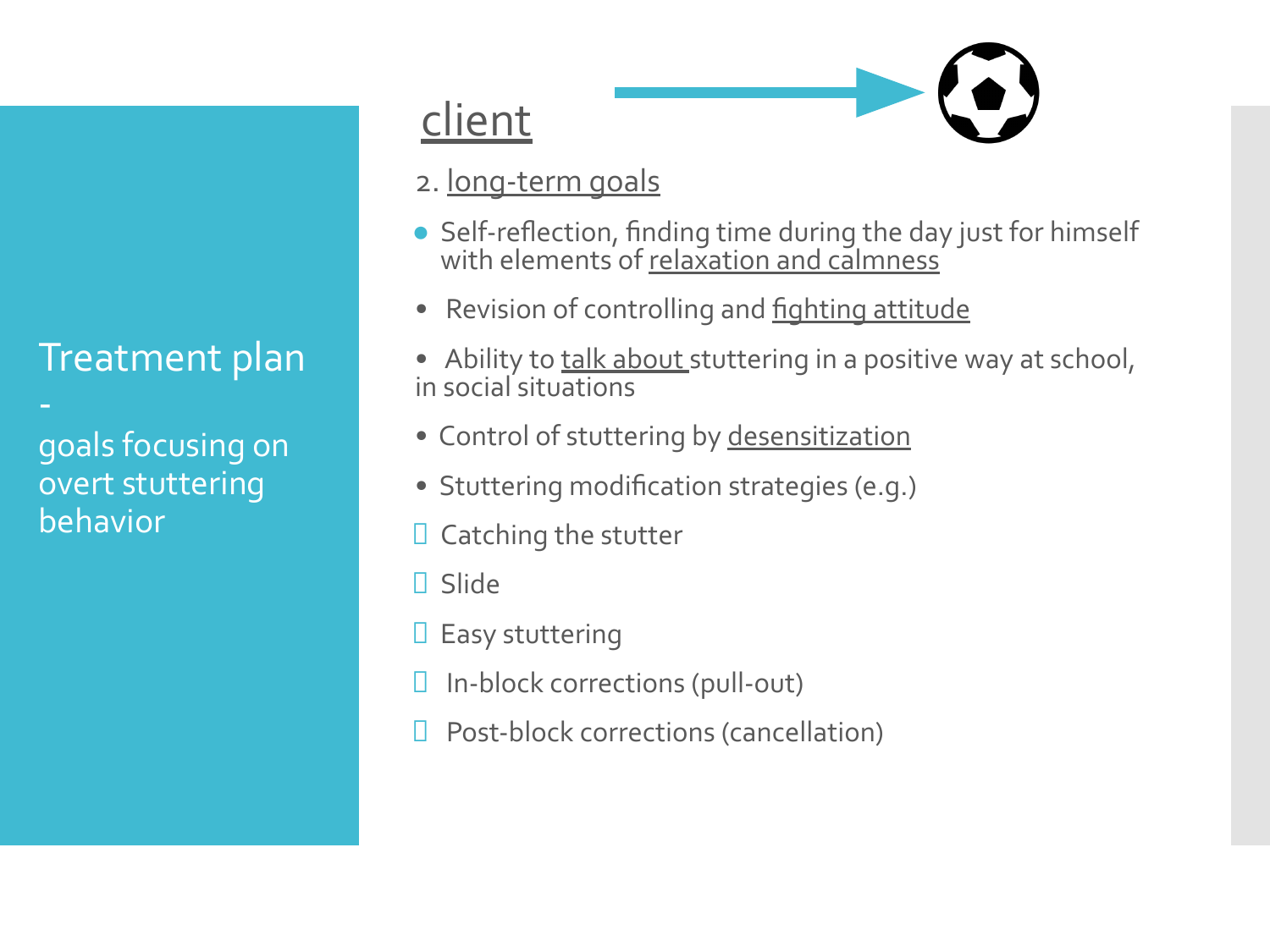**4. Treatment - 16 weeks**

**SMART TREATMENT GOALS (Schut & Stam, 1994)**

**Specific Measurable Attainable / Ambitious Relevant Time-bound**



- $\bullet$  Knowledge = movies, articles, talks, talks, talks, talks
- Slowing down the rate of speech recording
- Reduction of tension by yoga and mindfulness techniques
- Desensitization voice games, jokes, acting roles
- Techniques and practice them in the client's environment (based on an interview and OASES questionnaire): soft start, in-block corrections (pull-out), post-block corrections (cancellation)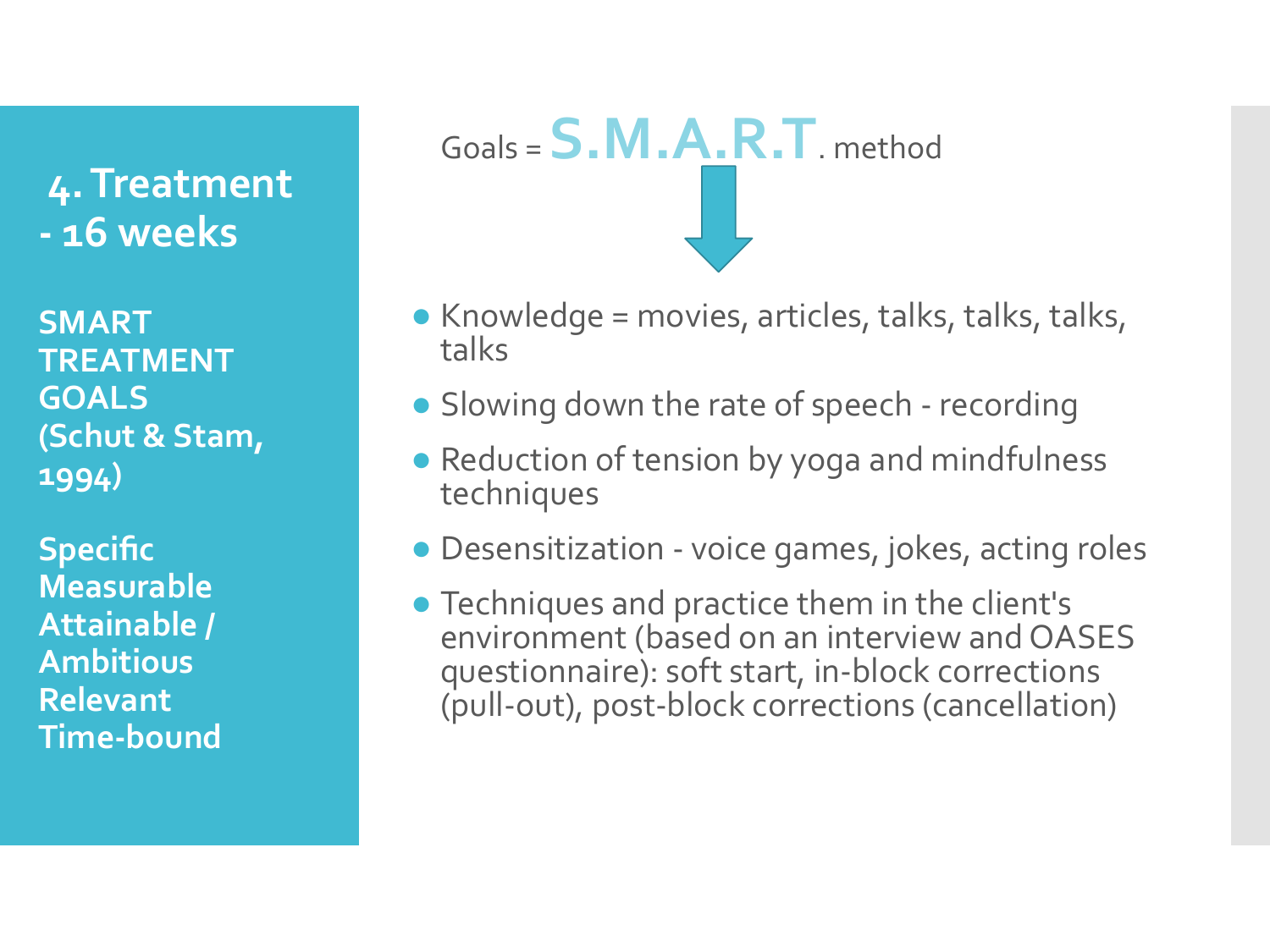Summary of intervention - results

### **Client – 16 meetings**

### **Parents – 4 meetings**

- He tries not to interrupt and be a good interlocutor
- He tries to speak more slowly, without tension
- He made oral statements in class several times
- He began talking to his brother in a different way
- $\bullet$  He did shopping several times (6)
- He made an appointment with his friends to Mac Donalds
- The head and neck tension symptoms have disappeared
- He looks calmer
- He is not ready to speak openly about stutterińg with his father
- Tried to talk about to mother about his profile of education & spending holiday
- They know much more about sttutering, Matti speech and his ABC = personal factors
- They received information on how to care for relationships, confidence
- They received information about what their son hated and about his preferences